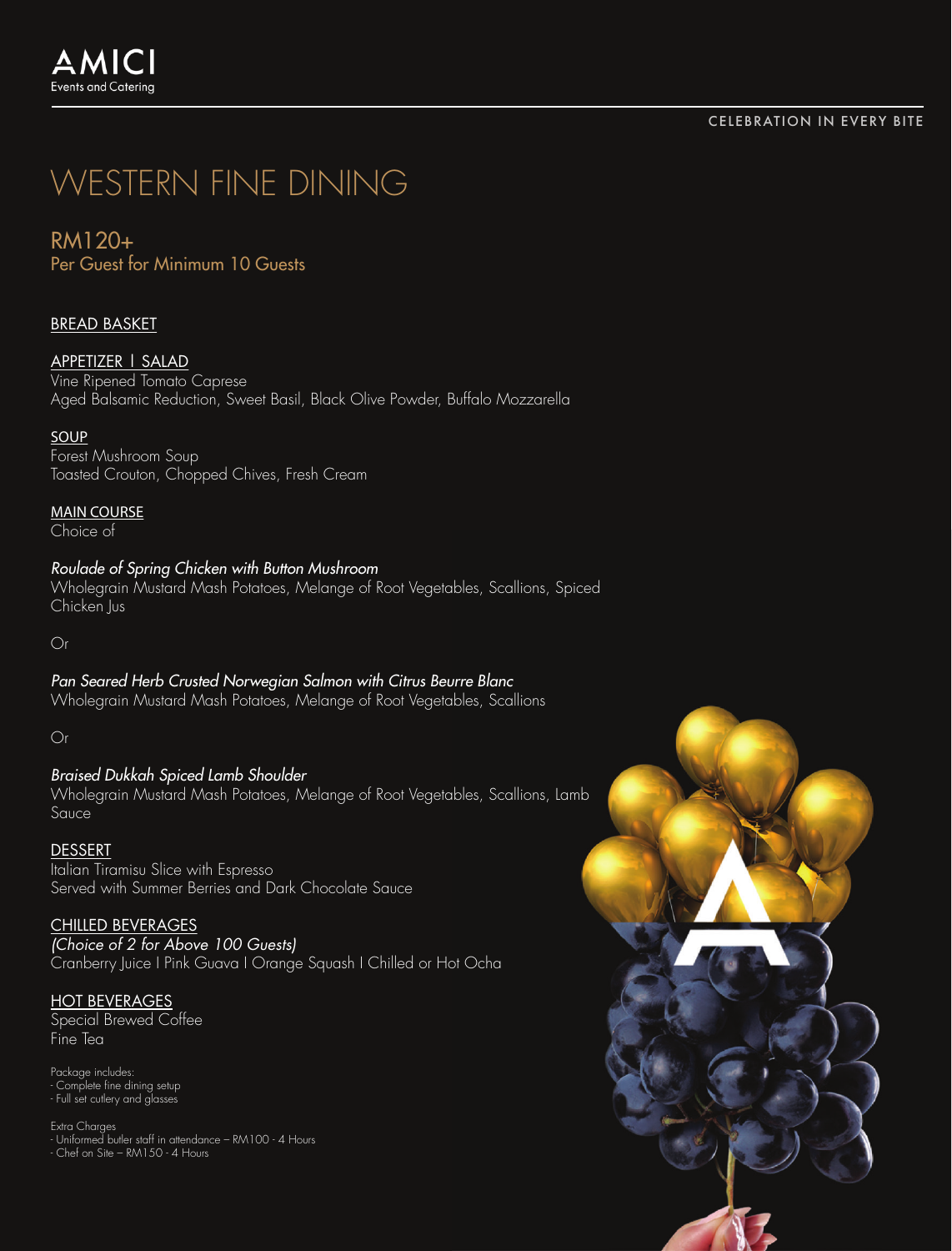#### CELEBRATION IN EVERY BITE

# WESTERN FINE DINING

RM140+

Per Guest for Minimum 10 Guests

# BREAD BASKET

## APPETIZER | SALAD

Applewood Smoked Duck with Compressed Rockmelon Avocado Puree, Barley and Sweet Corn Salsa, Micro Herbs

### **SOUP**

Pure Butternut Pumpkin and Tiger Prawn Velouté Pumpkin Seeds, Homemade Breadstick, Vanilla Oil

MAIN COURSE

Choice of

*Pan Roasted Norwegian Salmon* Pure Cauliflower Puree, Charred US Asparagus, Confit of Vine Cherry Tomatoes, Salmon Roe Buerre Blanc

 $\bigcap$ 

## *Slow Cooked Angus Beef Cheek in Aromatics*

Served Medium Pure Cauliflower Puree, Charred US Asparagus, Confit of Vine Cherry Tomatoes, Macerated Cranberry Beef Jus

## **DESSERT**

New York Cheesecake Served with Summer Berries Compote and Homemade Chocolate Chip Cookies

## CHILLED BEVERAGES

*Choice of 2 for Above 100 Guests)* Cranberry Juice I Pink Guava I Orange Squash I Chilled or Hot Ocha

## HOT BEVERAGES

Special Brewed Coffee Fine Tea

Package includes: - Complete fine dining setup - Full set cutlery and glasses

Extra Charges - Uniformed butler staff in attendance – RM100 - 4 Hours - Chef on Site – RM150 - 4 Hours